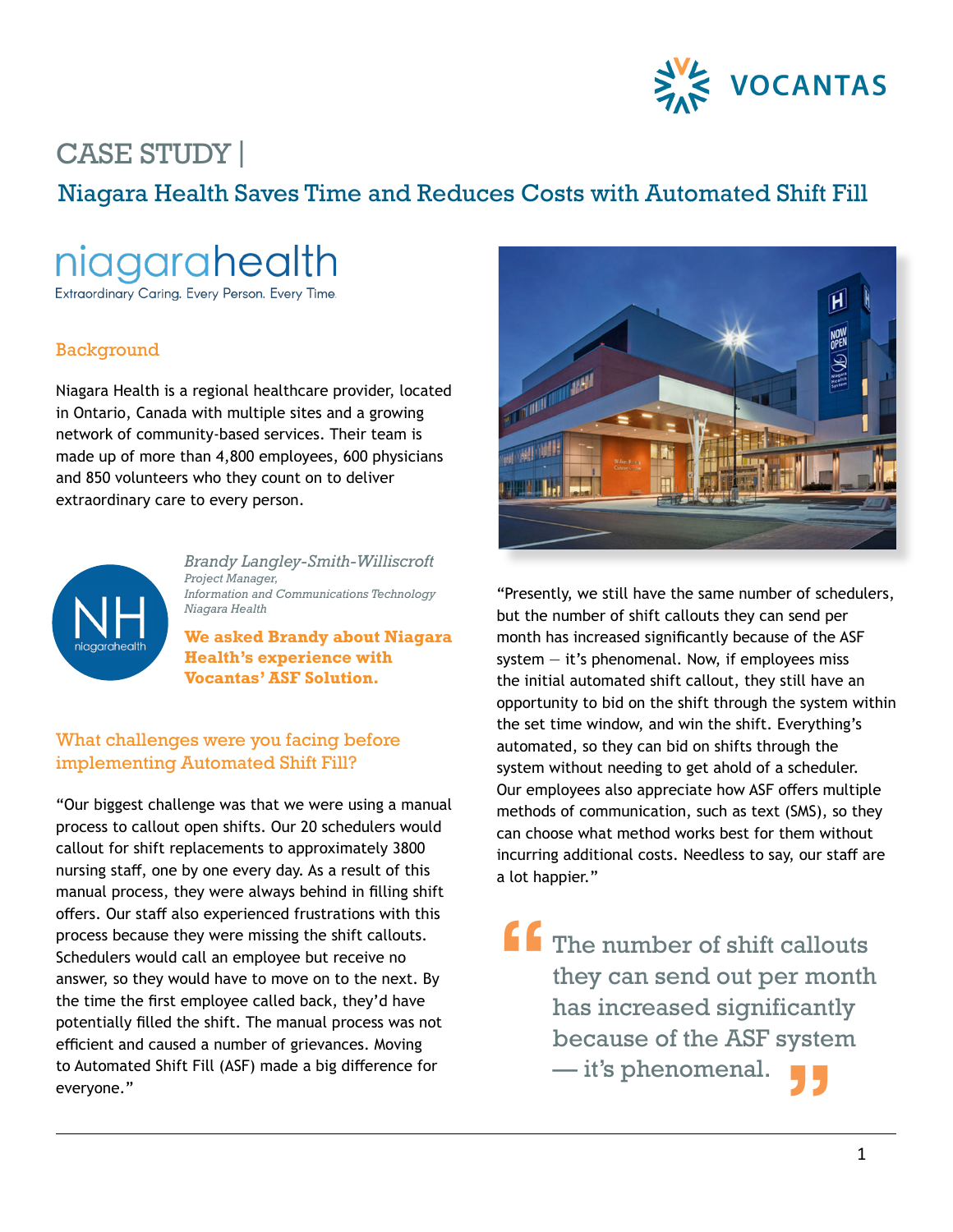## CASE STUDY | Niagara Health

#### How and why did you select Vocantas as your solution provider?

"We were looking for a vendor that would be able to provide a solution quickly. At the time, we were rolling out Kronos, our human capital management system, so we wanted both systems to be set up at the same time to avoid additional downtime, and keep up with callouts. Many other vendors required more time to develop a solution, so the determination was to go with Vocantas. ASF seemed like the best plausible option for us since the solution already had the integrations built into Kronos."

What we like about Vocantas is the fact we came back with feedback about extra shift windows and reports, and the Vocantas team responded. They implemented what we needed. needed. **"**

#### What was your implemention experience like with ASF?

"Our schedulers still do their due diligence in Kronos before awarding shifts, but ASF has made them more efficient at doing it. Our schedulers are happy with ASF and it is a very stable product, which is pretty amazing."

"Before going live with ASF, we gave each department a sample to show them how everything would work. By doing this, we were able to answer a lot of the questions ahead of time so when we went live, we had very few support calls as a result, which was amazing. What we like about Vocantas is the fact we came back with feedback about extra shift windows and reports, and the Vocantas team responded. They implemented what we needed and are still continuing to work with us on things that their clients are giving feedback on, which is excellent. That is what we really need. It's great that everyone wants to be innovative, but if it's not something that your clients are asking for then it's wasted. Also, the support level in general is great. If we send an email, the Vocantas team gets back to us right away. It's nice to have a vendor that's like that, someone we can rely on. Overall it's a very stable and well-done solution."